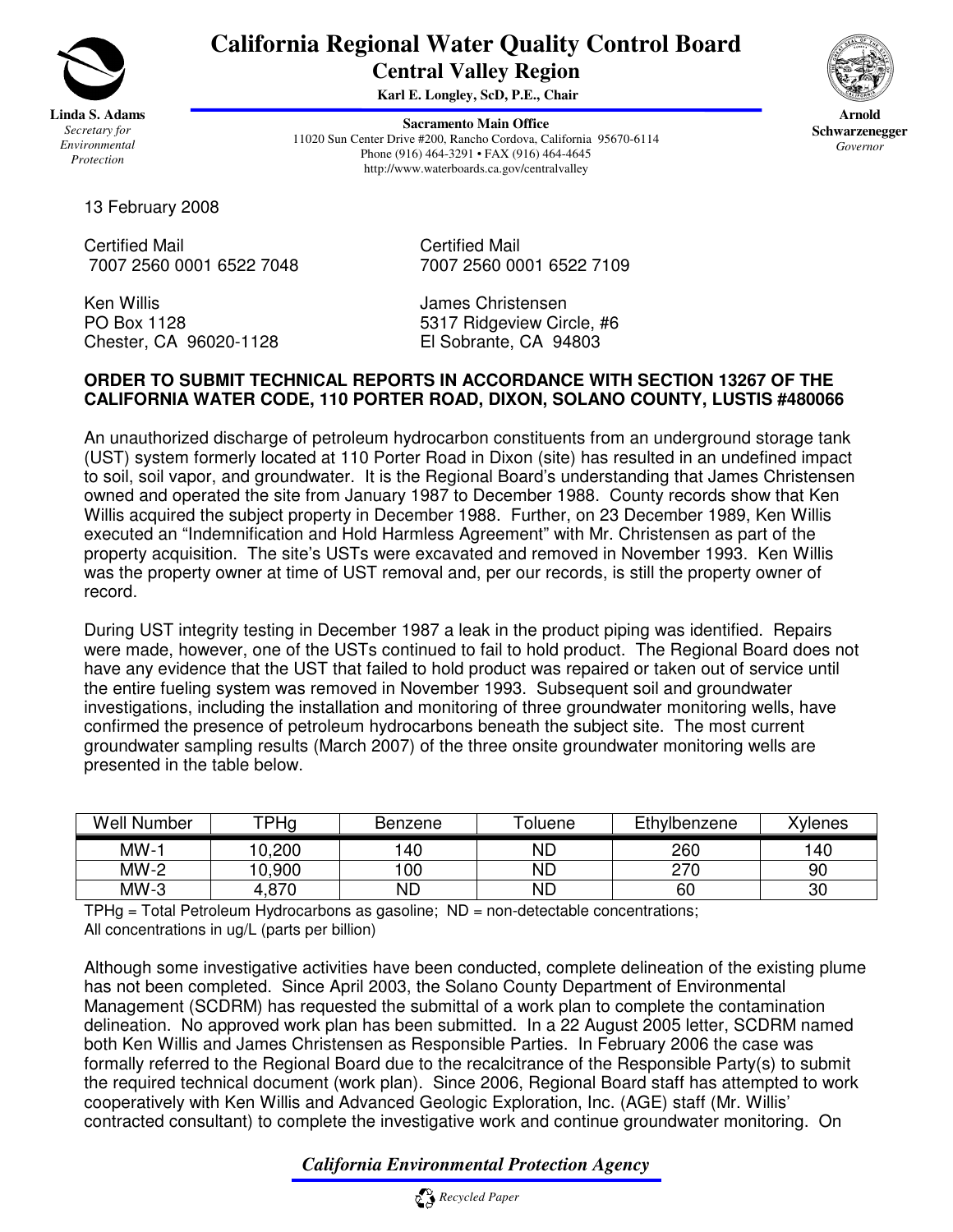21 June 2007, at a meeting held at the SCDRM office, Regional Board and SCDRM staff met with AGE to discuss the site, a work plan that had previously been requested by Regional Board staff, and to reach agreement on the next step. It was agreed that the work plan Regional Board staff had originally requested would be submitted no later than 7 December 2007. Subsequent to the passing of this deadline, a 12 December 2007 e-mail from AGE informed Regional Board staff that Ken Willis had failed to meet his financial obligations to AGE, and the requested work plan had not been prepared by AGE. As of the date of this letter, Regional Board staff has not received the work plan.

California Code of Regulations, Title 23, section 2720, states, in part:

*"Responsible Party means one or more of the following:*

*…*

*(3) Any owner of a property where an unauthorized release of a hazardous substance from an underground storage tank has occurred* [Ken Willis]*, and*

(4) Any person who had or has control over a underground storage tank at the time of or following an *unauthorized release of hazardous substance* [James Christensen]*."*

Under California law, as operators and/or owners of the UST system that discharged wastes and as owners of the property at which the discharge occurred you are both Responsible Parties. The Regional Board acknowledges the existence of the indemnification agreement. However, this agreement affects only your liability towards each other, and does not affect your liability to the state for the investigatory work needed to define the nature and extent of the contamination.

As a result of the failure to comply with staff requests, the nature and extent of the unauthorized discharge that occurred to soil, soil vapor, and groundwater beneath the site as well as the unauthorized discharge's threat to waters of the state and human health and safety, remain undefined. Impacts well above those standards determined to be protective of water quality and the designated beneficial uses have been found, but the complete impact to the soil and groundwater has yet to be determined, and this is unacceptable.

Pursuant to California Water Code section 13267, you are required by this Order to submit a Work Plan by **28 March 2008** that proposes a sufficient number of sampling (soil and groundwater) locations to completely delineate the identified plumes. The Work Plan is to include proposed investigation locations beneath the existing pump island canopy and outward from the existing three monitoring wells and a time schedule for conducting the work. The requested Work Plan is a technical report. California Water Code section 13267 states, in part:

*"(b)(1) In conducting an investigation . . ., the regional board may require that any person who has discharged, discharges, or is suspected of having discharged or, discharging, or who proposes to discharge waste within its region . . . shall furnish, under penalty of perjury, technical or monitoring program reports which the regional board requires. The burden, including costs, of these reports shall bear a reasonable relationship to the need for the report and the benefits to be obtained from the reports. In requiring those reports, the regional board shall provide the person with a written explanation with regard to the need for the reports, and shall identify the evidence that supports requiring that person to provide the reports."*

As described in this letter, you are subject to this Order pursuant to California Water Code section 13267 because you are either a present or past owner and/or operator of the fueling system that suffered an unauthorized release and therefore you are a "person who has discharged" waste within the meaning of this section. The Work Plan is necessary for the reasons described in this letter and as